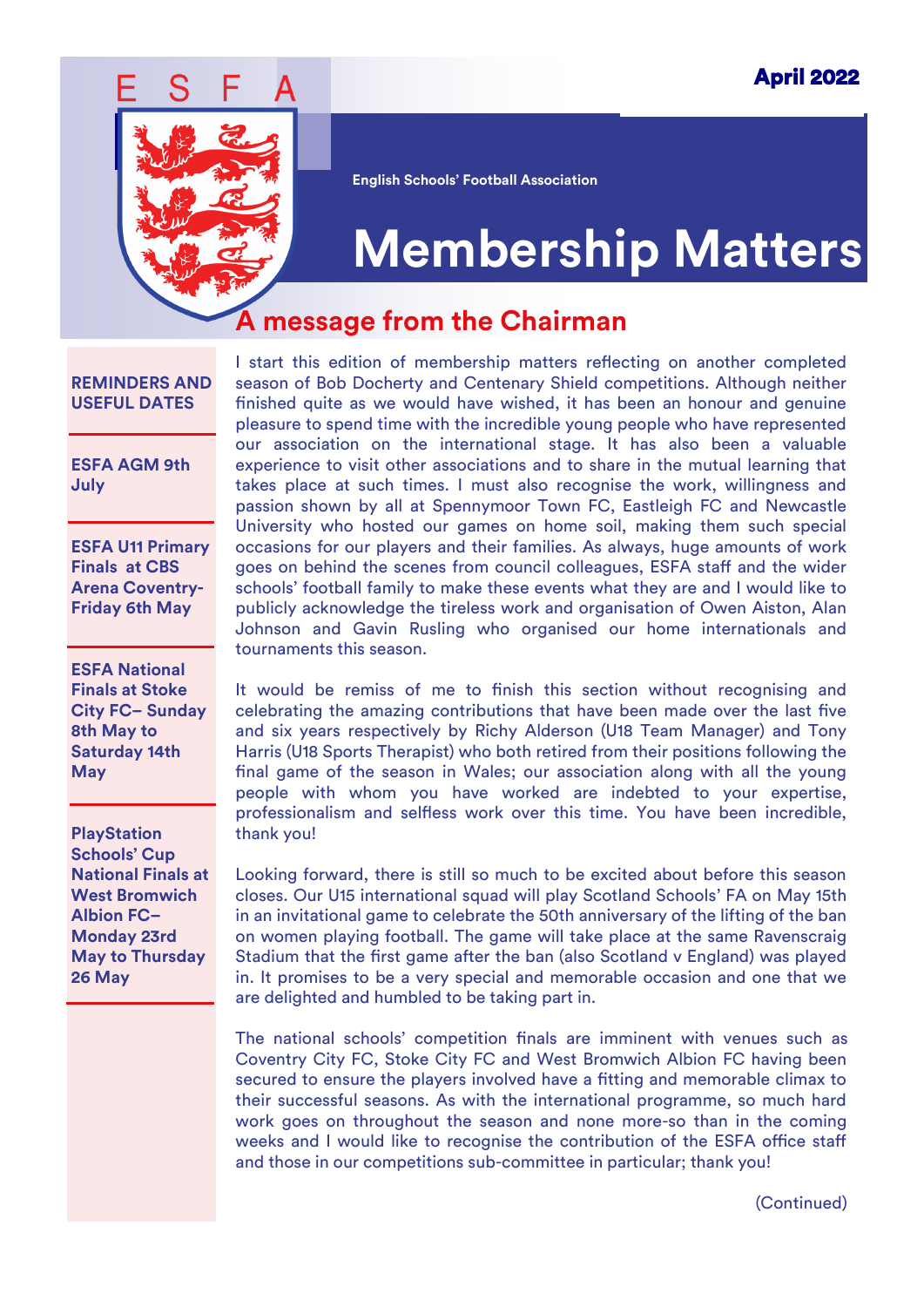

### **A message from the Chairman (Continued)**

Since the last edition of Membership Matters, I hope you will agree that we have continued to work with increased consultation and collaboration with membership and that this has resulted in a better understanding from everyone. My commitment to continue this remains and I sincerely hope this results in improved outcomes for all.

I would like to close this edition's address by returning to our international players and reflecting on the way in which they have represented themselves, their families, the ESFA and their country during their time with us. To a person they have been the best ambassadors we could have hoped for. I spoke to them all at the respective shirt presentations to outline the ethos and values of our association and the expectations placed upon them. I talked of them carrying the reputation of so many people and how their conduct and behaviour was at least as important off the field as it was on the field. They have risen to this responsibility impeccably wherever they have been and I wish them all every success in their futures regardless of what path they take.

Particular examples include the respect and manners shown, as standard, to staff and residents in hotels; the girls' squad sitting interspersed in the hotel with their new friends from the Northern Ireland Schools' FA squad to watch the senior Northern Ireland versus Lionesses game and the manner with which they talked with interest and pride to all who enquired about their squad and the ESFA; the way the boys celebrated with fans young and old on the pitch at Spennymoor Town FC after the impressive display and result against Scotland and also how they inspired and interacted with the children of Durham Johnson School where they trained prior to their game.

There are so many other examples I could talk of but whether international player; county, district or school player; representative football or national competition; early rounds or finals, this is the standard we expect of our young people and the standard set by our international squads could not have been better. They have been a real example not only to young people and football but to wider society as a whole.

**Mark Hignett, ESFA Chairman 2021/22**

#### **Safeguarding Awareness for Parents & Carers**

Following the publication of the FA Safeguarding Strategy, 'Building an ever-safer culture', they are finalising launch plans to launch their online Safeguarding Awareness for Parents & Carers course.

This new course will be free and will take up to 30 minutes to complete. The course will officially launch on National Children's Day UK on Sunday 15<sup>th</sup> May.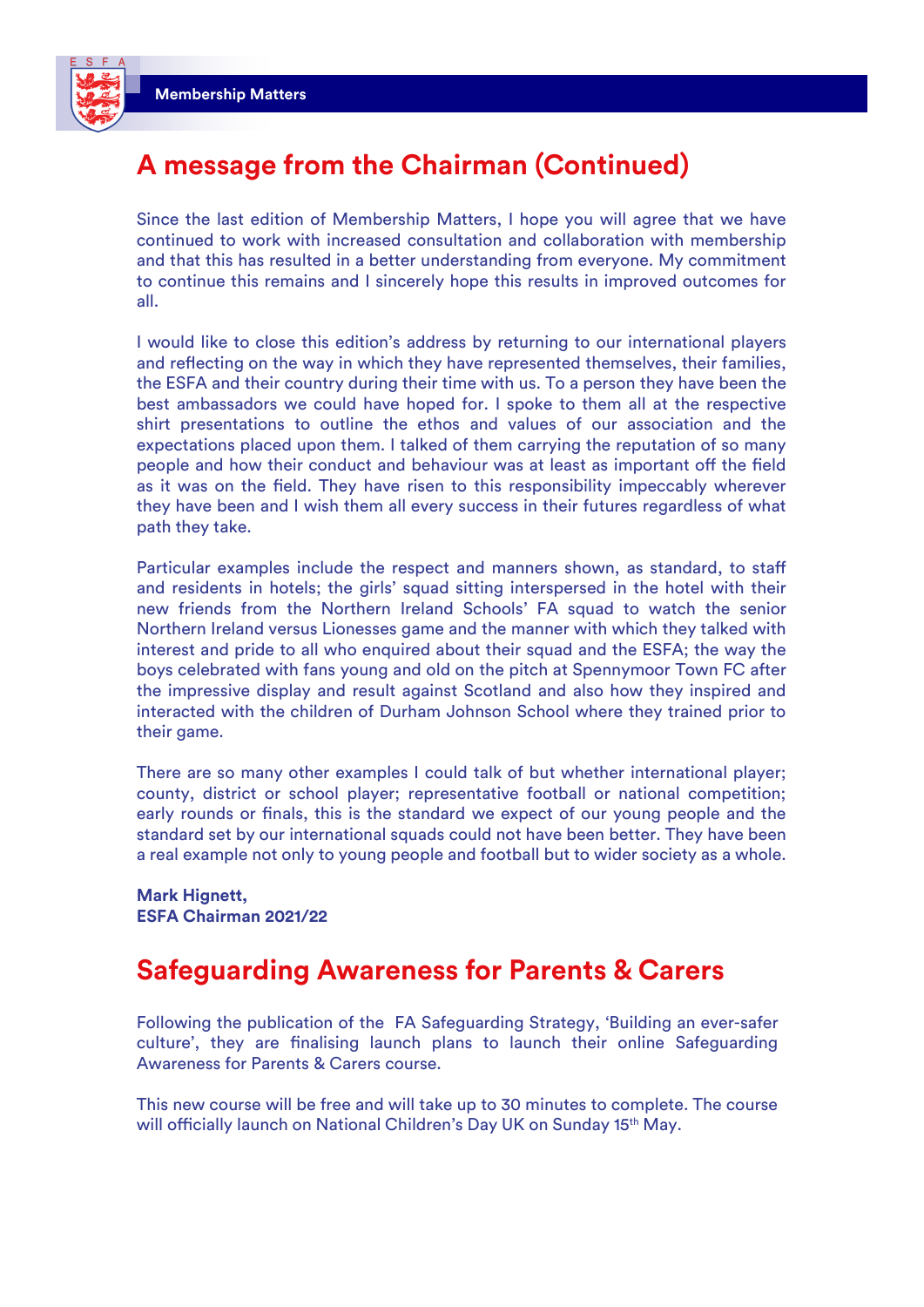# **ESFA Spotlight On**

#### **Lloyd Wilson– Governance Manager**



Hello all,

I have been involved in football for around 12 years since commencing my journey as a referee, where I have progressed from grassroots to the senior game in addition to having been elected to a variety of different roles within the referees' association management/ executive committee. This included the prestigious positions of President and Vice President, both of which were a real honour to accept. I was also appointed as a Referee Coach, which involved working with many new recruits over the years to help enhance the recruitment and retention strategy – often difficult in this area of football.

The irony of the story is, I really started my footballing journey not being hugely interested in football, with much of the motivation coming from my father. The issue partly being my ability with the ball at my foot was - well, interesting at best – mistimed tackles, miskicks and various other poor skills were often on show! My father played at a good level and was much more passionate than I was to get involved in the game, so after years of encouragement from him, I commenced my journey as a referee, often asking myself 'what on earth am I thinking'? I started out as a grassroots referee and very quickly was promoted to the senior game of which I am extremely grateful for. I have been appointed to a variety of finals, international tournaments, international schools' games, and national schools' finals along with being a regular in the SPFL. Still to this day, I surprise myself that I have progressed to category 1 status, not because I have had disastrous performances but because I never started out with any specific goal in mind other than to keep fit and enjoy it. Reaching category 1 always seemed like something so unachievable. However, as time has gone on, refereeing has become a massive part of my life. I have made sacrifices to ensure I am available for games, kept up with fitness demands, scrutinised and reflected on my performance and kept abreast of the ever-developing changes to the game, particularly with the introduction of Video Assistant Referee (VAR).

In addition to my refereeing career, I have successfully completed undergraduate and postgraduate qualifications. I have also worked in the field of Further Education and Social Care, where I gained invaluable experience - primarily in the field of safeguarding and the importance around working with partners to ensure robust assessment and positive outcomes. All skills that I believe will help me in my new role as Governance Manager with the ESFA. I am also keen to progress a refereeing strategy, with the invaluable support of Sarah Kearney, our PR, Marketing & Communications Manager.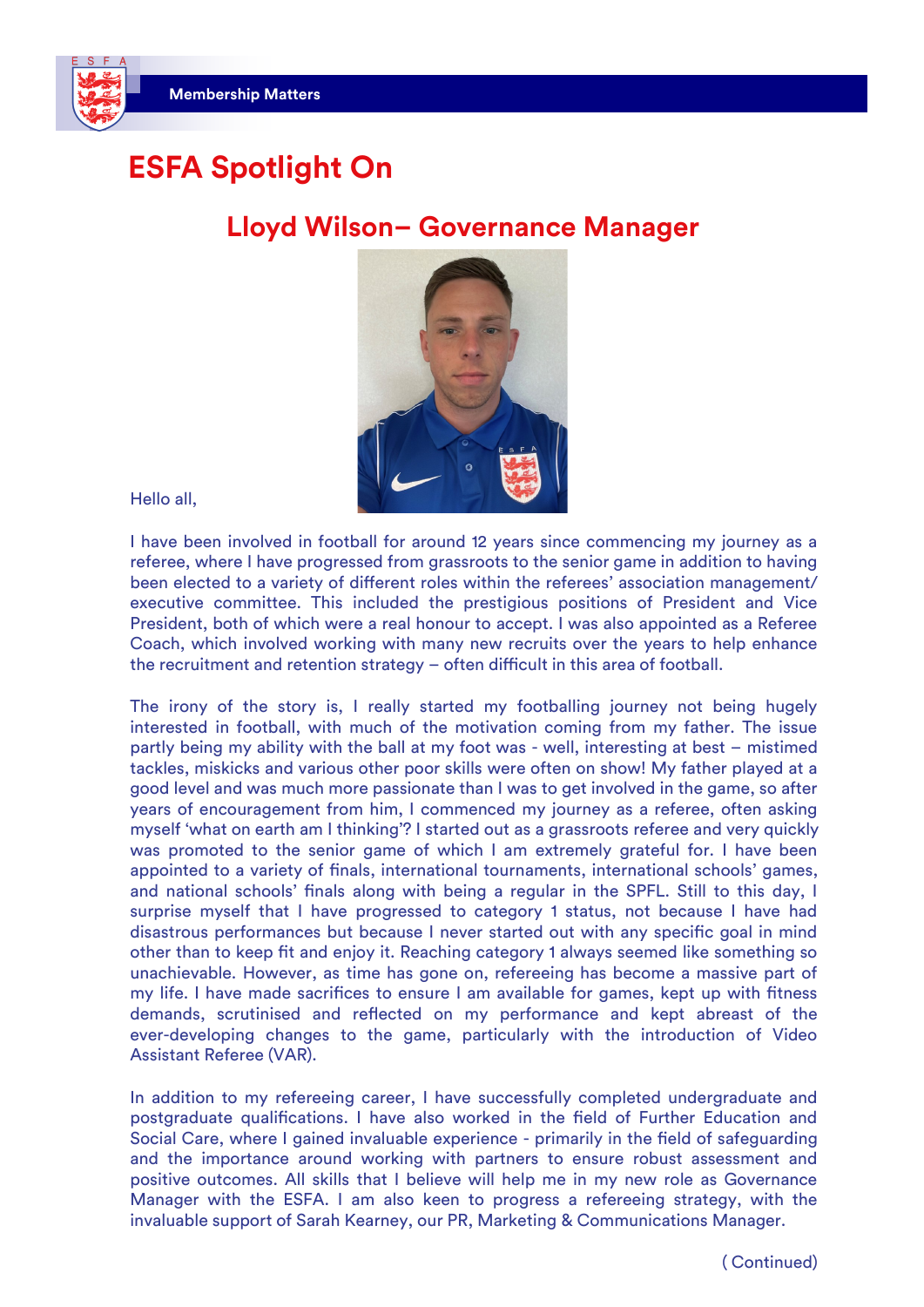

Furthermore, I have arranged to meet with our PGMOL partners discuss how we can utilise their organisation and the country's top officials, to show why officiating in Schools' Football undoubtedly contributes to experiences as a match official, thus increasing prospects of promotion. I am also keen to support the organisation's vision and efforts in ensuring that Schools' Football plays its part in football as a whole, irrespective of background or indeed identity. I hope to be able to work closely with our Council Members and membership to help continue to build culture within the sport we love.

I am excited to learn more about the administrative side of football and of course, to help Andrea and the team continue to drive the ESFA forward with new ideas and ambitions.

I look forward to meeting you all at some point in the future.

#### **Gavin Rusling - Council Member for the South West**



As we come to the end of the season, it is a time to reflect on what has been my second year as a member of Council. Following 25 years of involvement at school, district and county level within Dorset, I was honoured to be approached and asked to consider becoming a member of the ESFA Council. With the backing of several colleagues who were willing to step up to support the infrastructure within Dorset, I felt confident that the time was right to play a role in supporting the ESFA in their mission to deliver as many opportunities, to as many young people as possible through football.

( Continued)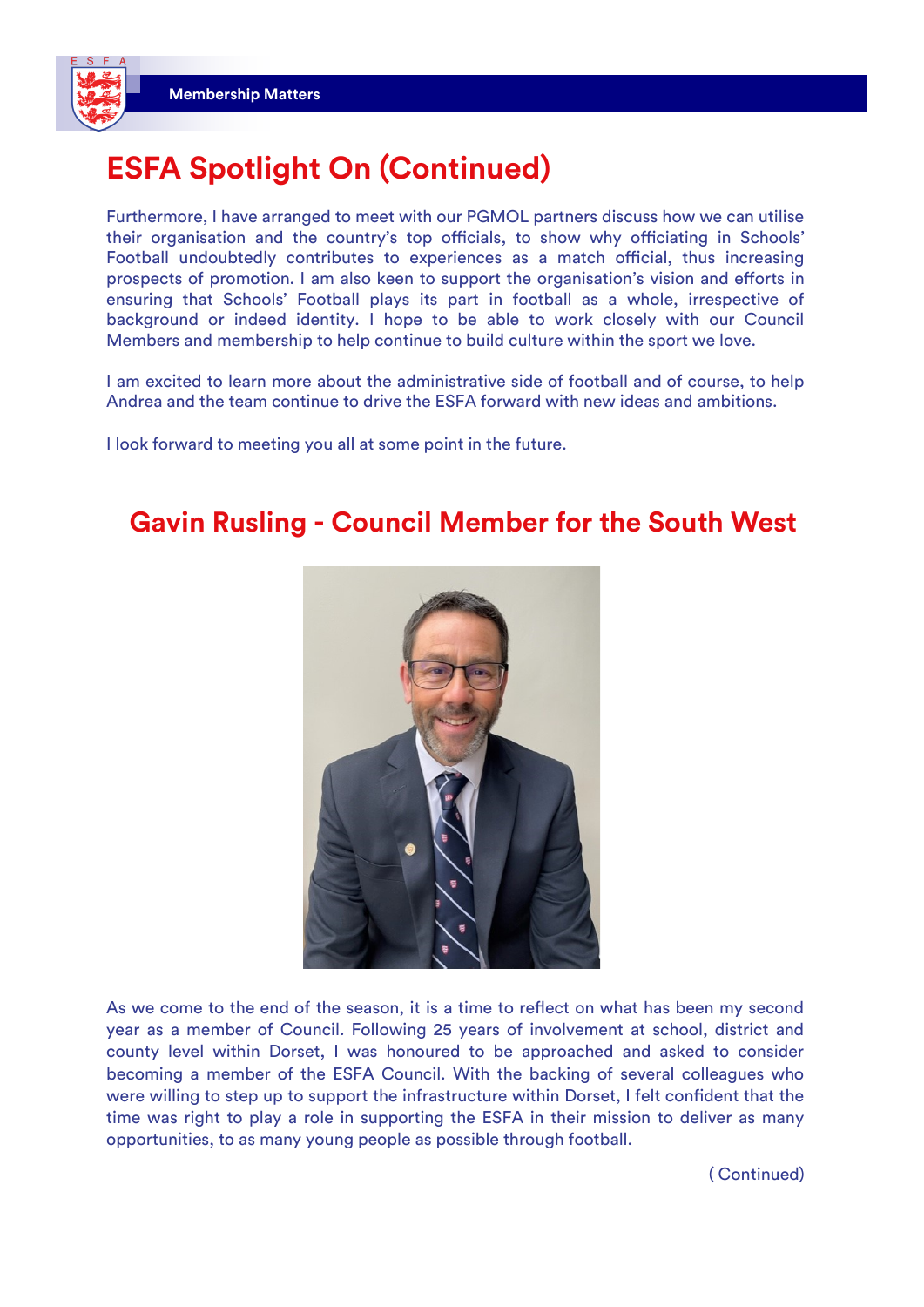

# **ESFA Spotlight On (Continued)**

As well as attending main council meetings, I have been involved in two committees, those being Representative and the newly formed Governance Committee. The return of the International programme has taken me around the South West to assist with the trials process for both the U18 Boys and the U15 Girls squads and it was a real pleasure to see some of those players who started back in the Autumn at the first phase in the region, make it all the way to the final squads and earn their caps.

With one of the Internationals being hosted at Eastleigh FC, it was my role as the local Council member to become the event organiser. Over the past 6 months, I have worked with the IPC, Eastleigh FC, the Republic of Ireland Schools FA and our sponsors, as well as staff members from Head Office to help deliver an experience that the players from both sides would remember and value. To see over 100 people from a range of backgrounds in the hospitality lounge pre-match, and then to hear the buzz of over 1000 spectators in the ground and end the night with the cap presentation for the England squad, was an evening I will not forget in a hurry.

I have also worked closely with my fellow Council colleagues from the South West in helping deliver competitions for county representative teams, alongside the coordination of a successful Primary Finals day in early April.

As we move towards the 2022-23 academic year, I am looking forward to using my experiences from this season to support those hosting Internationals. I am also looking to ensure the Representative committee works to support all those playing representative football at County and District level as well as International, with a particular focus on developing the opportunities for girls at District level. I am in little doubt that the role of the Governance Committee will also grow and I am determined that our links with key external agencies are maintained and enhanced where possible. This will be a real challenge as we lose some very experienced members from Council this summer.

#### **National finals at Stoke City**

Thank you to those of you who have used your social media channels to help publicise our national finals. Please could I ask that any shots of Stoke City's ground avoid publication of their main sponsor, which is as betting company and not therefore suitable for promoting to our audiences.